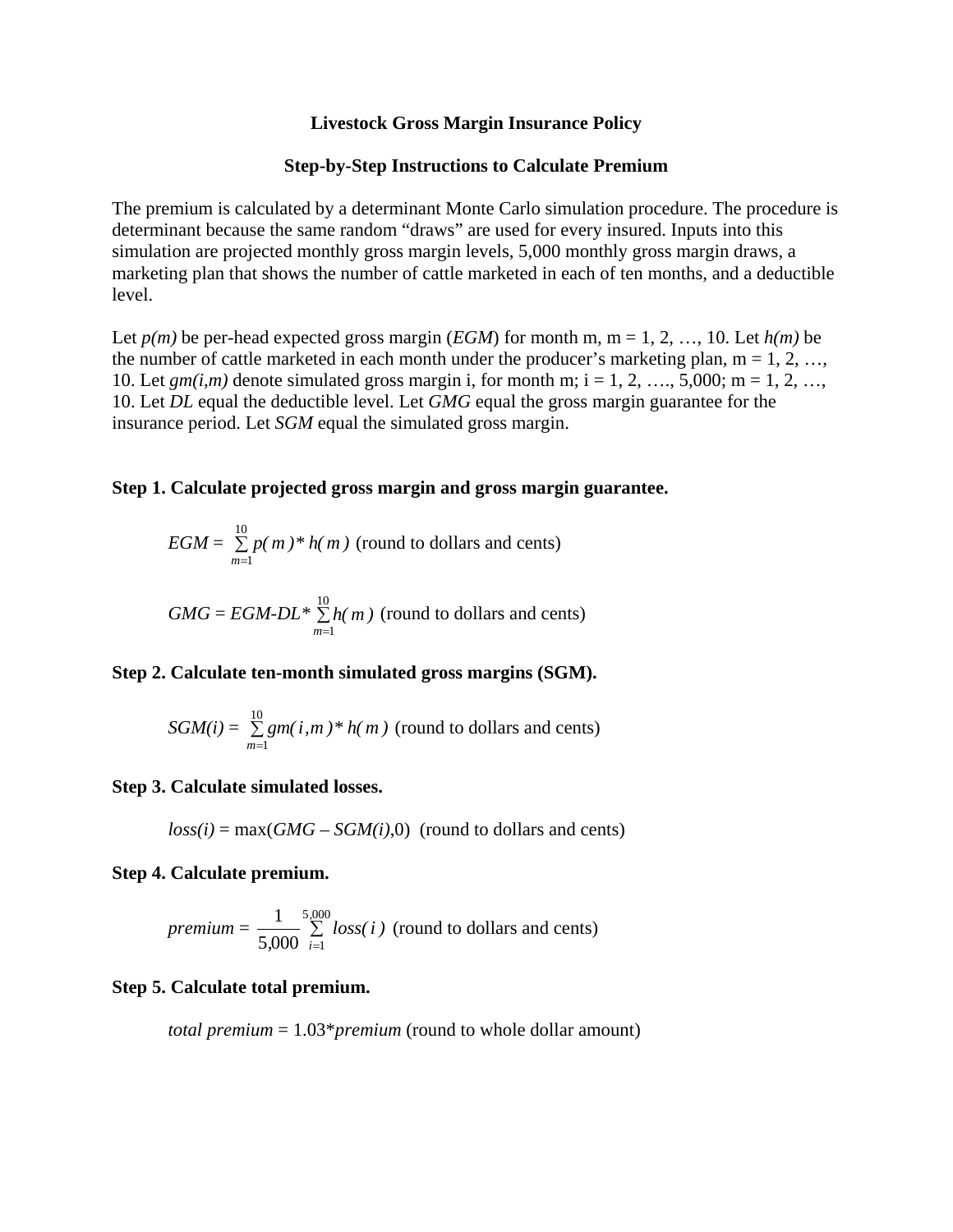## **Worked Example of Premium Calculation**

The data for the worked example for a March to December insurance period for yearlings are shown here. The deductible level used is \$0.00.

 $p(m)$ 

| Expected Gross Margins for Cattle (\$/head) |  |                                           |  |  |  |                                                                      |               |        |        |
|---------------------------------------------|--|-------------------------------------------|--|--|--|----------------------------------------------------------------------|---------------|--------|--------|
|                                             |  |                                           |  |  |  | March April May June July August September October November December |               |        |        |
|                                             |  | 223.45 240.92 211.39 191.38 160.89 163.84 |  |  |  |                                                                      | 144.31 165.78 | 207.88 | 239.65 |

 $h(m)$ Marketing Plan: Number of Insured Cattle March April May June July August September October November December 100 100 0 0 200 200 0 0 100 100

First 10 Rows of Simulated Gross Margins

| Simulated Gross Margins (\$/head) |        |        |        |        |        |        |        |        |        |
|-----------------------------------|--------|--------|--------|--------|--------|--------|--------|--------|--------|
| March                             | April  | May    | June   | July   | Aug.   | Sept.  | Oct.   | Nov.   | Dec.   |
| 205.37                            | 195.27 | 142.79 | 97.53  | 114.66 | 166.39 | 167.11 | 191.83 | 206.49 | 205.08 |
| 321.92                            | 392.24 | 302.19 | 226.54 | 183.38 | 177.96 | 160.96 | 203.15 | 244.06 | 279.25 |
| 263.05                            | 333.5  | 254.45 | 183    | 123.76 | 105.15 | 149.9  | 231.11 | 366.45 | 502.48 |
| 210.06                            | 233.27 | 190.16 | 155.14 | 172.88 | 240.44 | 262.79 | 302.11 | 362.7  | 410.95 |
| 196.37                            | 225.38 | 195.71 | 167.13 | 125.11 | 127.18 | 101.19 | 125.1  | 166.66 | 190.04 |
| 331.21                            | 348.83 | 389.5  | 432.6  | 401.84 | 409.69 | 399.11 | 418.66 | 502.1  | 577.8  |
| 212.36                            | 194.63 | 119.39 | 53.76  | 68.24  | 117.3  | 89.74  | 121.3  | 90.05  | 44.64  |
| 271.75                            | 365.53 | 318.38 | 275.75 | 145.88 | 62.66  | 33.34  | 88.89  | 215.26 | 336.78 |
| 190.92                            | 154.99 | 177.38 | 211.29 | 202.91 | 222.23 | 195.45 | 187.58 | 152.99 | 103.48 |
| 189.7                             | 169.43 | 160.98 | 161.36 | 213.89 | 303.59 | 325.81 | 314.48 | 313.11 | 309.09 |

**Step 1. Calculate total expected gross margin and gross margin guarantee.** 

*EGM* =  $223.45 * 100 + 240.92 * 100 + 211.39 * 0 + 191.38 * 0 + 160.89 * 200 + 163.84$ 

$$
* 200 + 144.31 * 0 + 165.78 * 0 + 207.88 * 100 + 239.65 * 100
$$

 $= 56,136.00.$ 

*GMG* = 156,136.00 – 0.00 \* (100 + 100 + 0 + 0 + 200 + 200 + 0 + 0 + 100 + 100)

 $= 156,136.00.$